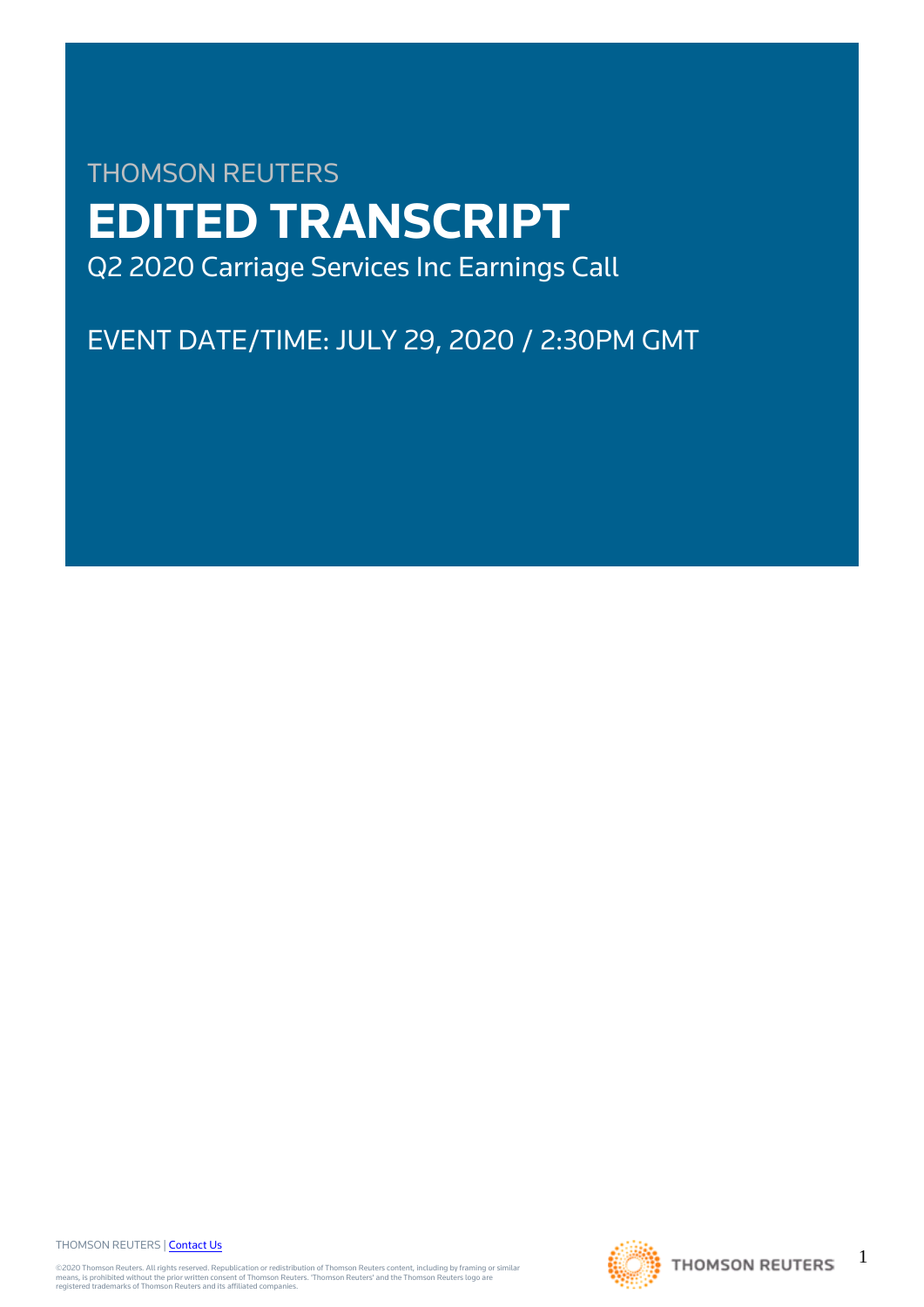#### **CORPORATE PARTICIPANTS**

**Carl Benjamin Brink** Carriage Services, Inc. - CFO, Senior VP & Treasurer **Melvin C. Payne** Carriage Services, Inc. - Founder, Executive Chairman & CEO **Viki King Blinderman** Carriage Services, Inc. - Senior VP, CAO & Secretary

#### **CONFERENCE CALL PARTICIPANTS**

**Alexander Peter Paris** Barrington Research Associates, Inc., Research Division - Director of Research and Education & Business Services Analyst **Christopher Paul McGinnis** Sidoti & Company, LLC - Special Situations Equity Analyst

#### **PRESENTATION**

#### **Operator**

Ladies and gentlemen, thank you for standing by. And welcome to the Carriage Services Second Quarter 2020 Earnings Webcast. (Operator Instructions)

As a reminder, this conference is being recorded.

I would now like to hand the conference over to the Carriage Services management. Thank you. You may begin.

#### **Viki King Blinderman Carriage Services, Inc. - Senior VP, CAO & Secretary**

Thank you, and good morning, everyone. This is Viki Blinderman, the Chief Accounting Officer of Carriage Services.

Today, we'll be discussing the company's record second quarter results for 2020. Our related earnings release was made public yesterday after the market closed. Carriage Services has posted a press release, including supplemental financial tables and information on the Investors page of our website. This audio conference is being recorded and an archive will be made available on our website later today through August 3. Replay information for the call can be found in the press release distributed yesterday.

On the call today from management are Mel Payne, Chairman and Chief Executive Officer; and Ben Brink, Chief Financial Officer.

Today's call will begin with formal remarks from management and followed by a question-and-answer period. Before we begin, I would like to remind everyone that during this call, we will make forward-looking statements. Certain statements on this call, including financial estimates, assumptions or statements about our plans, future results, expectations or beliefs may constitute forward-looking statements under applicable securities laws. We make these statements on the basis of our views and assumptions regarding future events, business performance and other factors at the time we make them, and do not undertake any obligation to provide updates or revise any of these forward-looking statements after the date of this call, whether to reflect the occurrence of events, circumstances or changes in expectations, except as required by law. These forward-looking statements are subject to a number of risks and uncertainties, and actual results may differ materially from the results expressed or implied in light of a variety of factors, including factors contained in our annual report on Form 10-K, quarterly reports on Form 10-Q and in our other filings with the SEC.

Please note that a reconciliation of non-GAAP measures that may be referred to on this call to equivalent GAAP measures can be found in our earnings press release that was issued yesterday and on the company's website.

And with that, I'd like to turn the call over to Mel.

#### **Melvin C. Payne Carriage Services, Inc. - Founder, Executive Chairman & CEO**

Thank you, Viki. A great blessing of my life is that I found my way into the funeral and Cemetery business at age 48 when I cofounded Carriage. It has been incredible life journey, career journey and indeed, a labor of love, a love affair with our wonderful people ever since that has involved my entire family. I like my son and my daughter, who are big shareholders.

The work our people do is more than meaningful. It is noble, and it is necessary beyond description. It is, therefore, only appropriate at

THOMSON REUTERS | [Contact Us](https://my.thomsonreuters.com/ContactUsNew)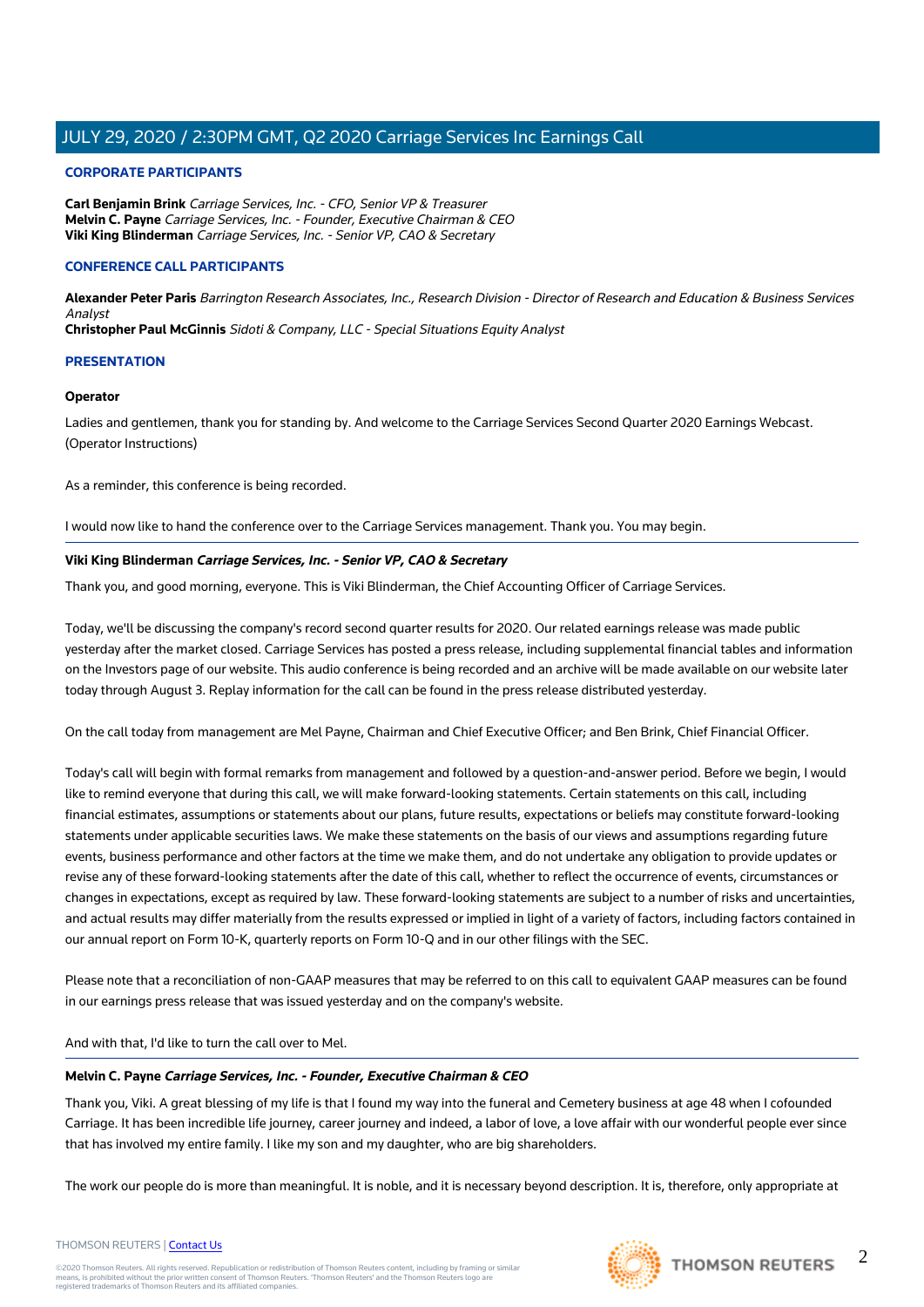this earnings release, this call and this transformative year of high performance be dedicated to all of our wonderful leaders and employees in the portfolio of businesses of Carriage, who have risen to the challenge of two once-in-a-lifetime crises over the last 4 and counting months. Our managing partners, sales managers and their teams of employees, dealing with the fear and uncertainty of the coronavirus pandemic and the constantly changing mandated behavioral and social restrictions family-by-family on the front lines of this battle against an invisible enemy have been and are continuing to do no less courageous, even heroic, work than the front line army of doctors, nurses and first responders across America. Speaking for all of us, including our Board who are honored and privileged to serve you, our people, we thank you and salute you.

The second quarter earnings release published yesterday after the market was not about our record quarterly and first half performance. The release is full of substantive content about our company and represents no less than a statement about the evolution of a radical idea, we call our Standards Operating Model, which when well led, executed and supported, which is obvious in the second quarter and the first half, has the capacity to unleash human performance potential beyond what would normally be thought possible. When the current environment normalizes, we welcome all of you who have a curiosity and an interest to learn more about us and this idea, to visit our home office as our special guest, or even better, a range of visit to 1 or more of our businesses to witness up close and personal, the uniqueness and what our company is all about, where it matters most in our local businesses.

#### With that, I'll turn it over to Ben.

#### **Carl Benjamin Brink Carriage Services, Inc. - CFO, Senior VP & Treasurer**

Thank you, Mel. And thank you to everyone for joining us on the call today. Today, we will discuss a record-setting performance for Carriage in the midst of an unprecedented operating conditions brought on by the coronavirus crisis, and the stay-at-home and other social distancing measures put in place to curb the spread. Over the past 4 months, our teams across the company have moved quickly to creatively adapt and embrace change in order to continue to serve their families and their communities, no matter the circumstances. They've remained vigilant in putting the safety of our employees and client families first, while providing the high-value personal service that they have always been known for.

To deliver the type of operational and financial results in the face of these challenges is a testament to the leadership and professionalism we have across our company, and demonstrates the commitment from everyone here at Carriage to make 2020 a year of transformative high performance.

While we hope you take away from our comprehensive press release and this call is that our results in the second quarter are not a onetime occurrence in the middle of a pandemic, but rather they are indicative of the growing earnings and cash flow generation potential of our portfolio of Funeral Homes and Cemeteries. The foundation for these results and for our transformative high-performance expectations has been laid over the course of the last 21 months through a series of difficult leadership decisions, an evolutionary update to our Funeral Home and Cemetery Standards Operating Model that prioritize compound revenue growth, improved alignment of our incentive compensation structure throughout the entire company and the successful acquisition and integration of 4 high-quality Funeral Home and Cemetery operations late last year that allowed Carriage to reach an important stage of critical mass. We view our second quarter and year-to-date results as a start of our Good To Great Journey Part II, and we remain extremely excited for the future of Carriage.

Now on to the results. For the second quarter, Carriage reported the following record-setting performance metrics. Total revenue increased 14.4% to \$77.5 million, total field EBITDA increased 22.6% to \$33.2 million, while total field EBITDA margin improved 290 basis points to 42.9%. Adjusted consolidated EBITDA was \$25.4 million, an increase of 32%, and adjusted consolidated EBITDA margin expanded 440 basis points to 32.8%. Adjusted diluted earnings per share was \$0.45, which was an increase of 45.2% compared to the second quarter of last year.

Our year-to-date results included the following record-setting 6-month performance metrics. Total revenue of \$155 million, an increase of 13.3%, while total field EBITDA increased 14.2% to \$63.3 million. Adjusted consolidated EBITDA of 48.3%, an increase of 20.3%, while adjusted consolidated EBITDA margin improved 190 basis points to 31.2%. And while not quite a record, our adjusted diluted earnings per share for the first 6 months of the year increased 14.5% to \$0.79.

#### THOMSON REUTERS | [Contact Us](https://my.thomsonreuters.com/ContactUsNew)

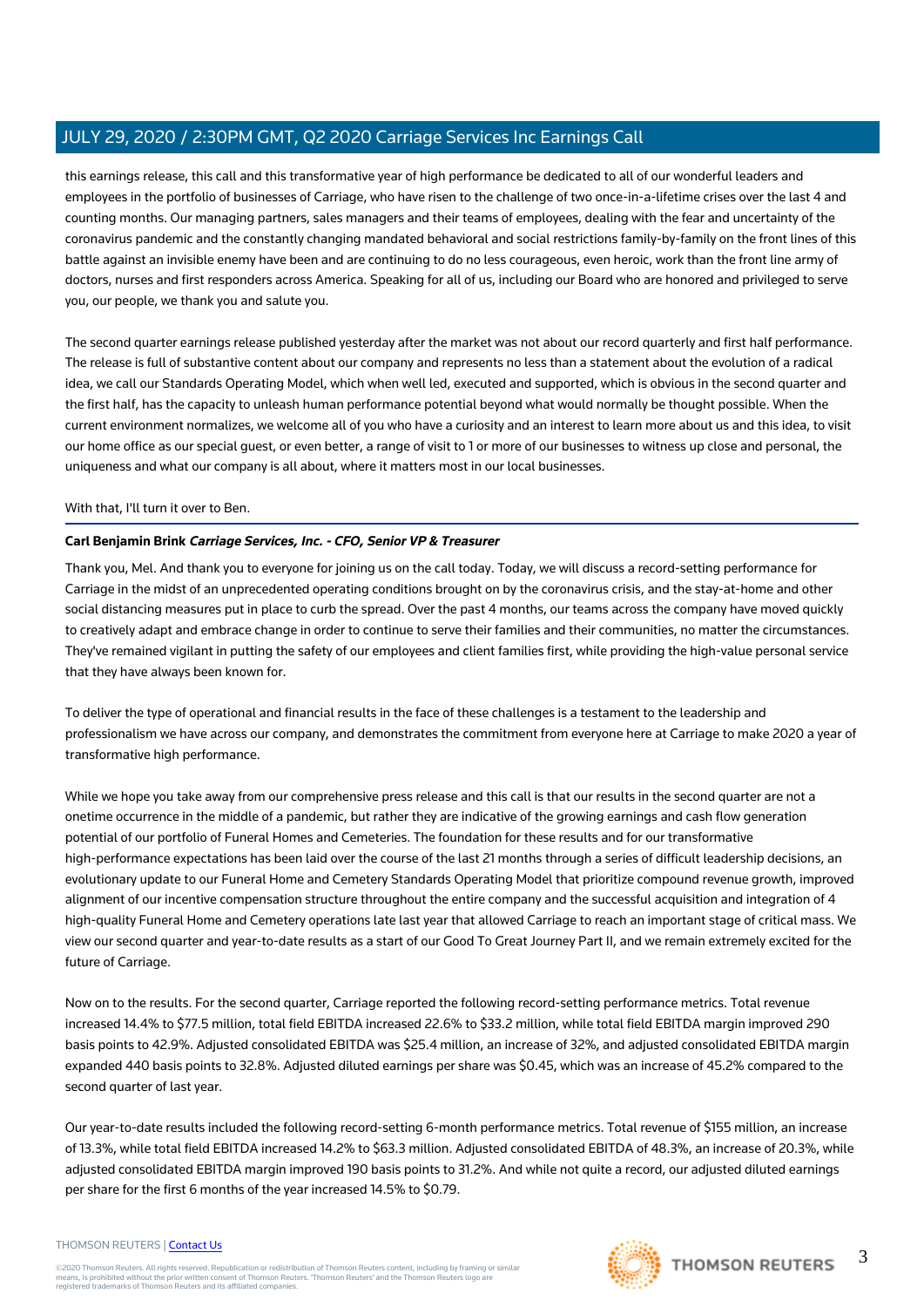In our same-store funeral segment, revenue increased 2.3% in the second quarter while the expense control we experienced in April continued for the rest of the quarter, which led to same-store funeral field EBITDA increasing \$2.5 million or 15.9%, and funeral field EBITDA margin increasing 500 basis points to 42.3%. The increase in revenue was driven by a 12% increase in the number of families we served in the quarter. Early in the quarter, the volume increase was primarily related to COVID deaths in hotspots in the Northeast and in New Orleans. For the balance of the quarter, the increase in same-store funeral volumes were related to a long-term trend of local market share gains, we believe we have made since the beginning of 2019, in conjunction with the changes to our Standards Operating Model to focus on 3-year of compound revenue growth through local market share gains.

Volume increases in our same-store funeral segment were offset by an almost \$400 decline in our average revenue per funeral contract to approximately \$5,200. The worst of the decline in average revenue per contract occurred in April, and we saw improvement in averages as we moved through the quarter, and they continued to be about 4% to 5% lower here in July. The decline in average revenue per funeral contract was due to reduced service opportunities related to COVID, social distancing restrictions and an almost 300 basis point increase in our cremation rate for the year. The increase in cremation rate can be tied to the increase in COVID-related deaths we experienced early in the quarter, which were mostly direct cremations, and our focus on increasing market share by serving more families in our communities. We do not believe a long-term trend of 1% increase in our annual cremation rate has changed due to the coronavirus crisis, and believe we have significant opportunity to improve our average revenue per cremation contract through our continued focus on cremation conversion.

The ability to leverage a 2.3% increase in same-store funeral revenue into a 15.9% increase in same-store funeral field EBITDA was remarkable, as indicative of the operating leverage that is inherent in our Funeral Home businesses. Upon a deeper review of our portfolio, the margin improvement in our Funeral Home businesses was broad-based as we experienced a high degree of expense management, no matter if their business was in a COVID hotspot, at a normal level of quarterly revenue or if they were negatively impacted from the coronavirus restrictions. This broad base of transformative high performance can be directly correlated to the challenge we issued all of our managing partners earlier this year to improve margin performance, and the announced change to reduce the Being the Best annual incentive for any managing partner whose business did not achieve the EBITDA minimum standard.

Based on our analysis of our portfolio and witnessing the rapid change that has occurred in our local businesses, we believe the focus on expense management and the change in behaviors we've experienced in the second quarter are sustainable into the future.

In the second quarter, our same-store Cemetery segment revenue declined 11.6% to \$11.7 million, same-store Cemetery field EBITDA declined 23.6% to \$3.7 million, and Cemetery field EBITDA margin declined 490 basis points to 31.7%.

Year-to-date, same-store Cemetery revenue declined 7.7%. Same-store Cemetery field EBITDA declined 19.4% to \$6.8 million, and Cemetery field EBITDA margin declined 440 basis points to 30.1%. Our Cemetery performance was negatively impacted due to the decline in preneed property sales from the stay-at-home and other social distancing orders put in place during the early stages of the coronavirus crisis. A large portion of our decline in preneed property sales was due to our inability to host families and celebrate the Ching Ming holiday at our Rolling Hills Memorial Park in Richmond, California in early April. We were encouraged to see the performance in our cemeteries improve throughout the month of April, and that momentum has continued through the end of the quarter, where June Cemetery revenue and field EBITDA were up year-over-year.

Even as we -- and even as we've begun to see new restrictions put in place in many jurisdictions where we have large cemetery operations, our teams continue to find new and creative ways, including leveraging new technologies to serve our cemetery families, and we remain encouraged by the current cemetery preneed property sales trends this quarter.

We believe the reduction in preneed property sales in the quarter are deferred rather than lost sales, and we look forward to serving those Cemetery customers in the near future. We are also excited to welcome Carlos Quezada to our leadership team. We look forward to working with Carlos to take our Cemetery sales performance to the next level with higher growth rates at higher and sustainable field EBITDA margins versus our historical performance.

#### THOMSON REUTERS | [Contact Us](https://my.thomsonreuters.com/ContactUsNew)

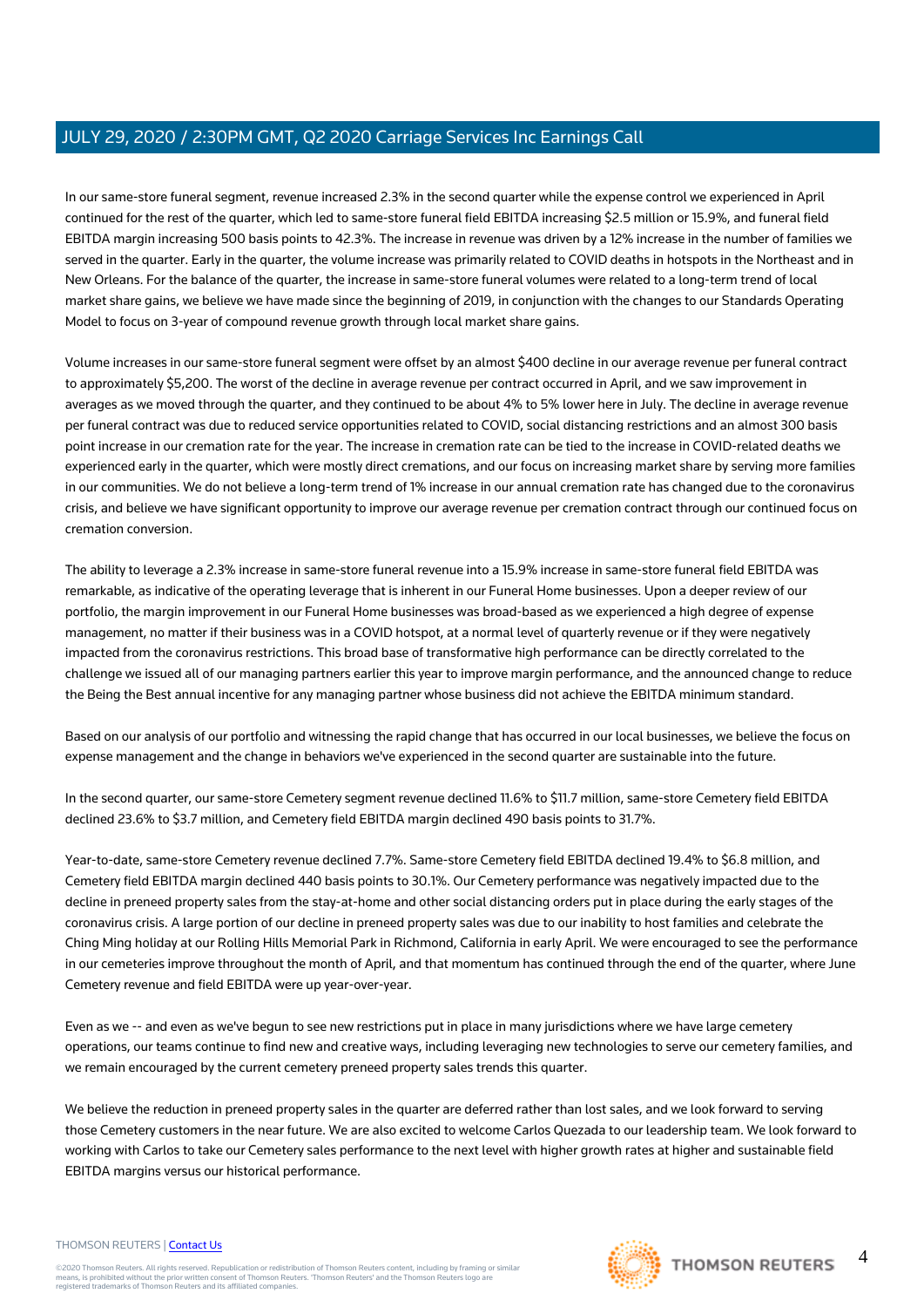With our most recent acquisitions of 3 large funeral and cemetery combination businesses, we believe this is the right time for this leadership position at Carriage as we see significant opportunity for improved performance across our entire Cemetery portfolio.

At the beginning of the year, we outlined a 3-year milestone scenario and stated that the first 6 months of 2020, we'll be focused on integration of the 4 large acquisitions we made at the end of last year and the first part of January. Given the size and scale of our acquisition activity in such a short amount of time, we knew it was critically important to successfully integrate these businesses early this year. While we could never have predicted the unprecedented operational challenges brought on by the coronavirus crisis, we are proud of the results of these businesses. And as a whole, they are ahead of our expectations for the first 6 months of the year. In each of these businesses, we have seen positive momentum and performance improvement almost on a monthly basis, particularly in the areas of cemetery, preneed property sales and field EBITDA margins, which was evidenced by the 500 basis point improvement in acquisition funeral field EBITDA margin to 41.2% and the 590 basis point improvement in acquisition cemetery field EBITDA margin to 35.4% in the second quarter compared to the first quarter.

We remain excited for the future opportunities for these acquisitions, and we will continue to focus for the remainder of the year on integrating each of them onto the Carriage platform, which will lead to improved organic growth rates and higher and sustainable field EBITDA margins. We expect these businesses to be significant contributors to Carriage's improved organic growth rates at higher levels of adjusted consolidated EBITDA and adjusted free cash flow margins in the years ahead.

Our discretionary trust fund had a return of 22.3% in the second quarter, which brought our year-to-date performance to negative 5%. Since Carriage began to actively manage the majority of our premium trust assets in the fall of 2008, our compound annual return is 12.8%. Over the course of our 12 years of managing these assets, we have always taken a long term and patient view of our investment portfolio and had been most active in times of significant market dislocation. We have used periods such as the 2008, 2009 financial crisis, the downgrade of the U.S. credit rating in August of 2011 and the energy crash in late 2015 to make significant reallocations within our portfolio that have led to higher long-term capital appreciation and higher recurring annual interest and dividend income. In each of these periods, the successful repositioning of our trust fund portfolio translated into corresponding increases in reported financial revenue and EBITDA here at Carriage.

The execution of our most recent repositioning strategy in the midst of the coronavirus crisis market crash has positioned our preneed trust portfolio to be more resilient in the short term and produce higher capital gains and significantly higher amounts of recurring annual income over the long term. Over the course of the past 4 months, we've invested over \$62 million of capital in our trust fund portfolio and grew our recurring annual income by 68% to \$14 million annually, a record high amount. This \$5.7 million increase in recurring annual trust fund income will lead to sustainable annual increase of \$3 million in reported financial revenue, an increase in financial EBITDA margin to 95% and contribute an additional \$0.10 of earnings per share annually to Carriage.

We began to see the increases reflected in our reported second quarter cemetery trust earnings, which increased 45.8% compared to last year, primarily from the significant increase in earned income from our cemetery perpetual care trust. This type of increase will be consistent throughout the rest of the year and into 2021.

On a pro forma basis, including non-GAAP add backs for acquisition costs, severance expenses and COVID-related natural disaster costs, overhead for the first 6 months of the year was flat at \$15.7 million. Overhead as a percentage of revenue continued to fall and was 10.1% through June. The strong operating performance in the second quarter allowed us to fully accrue for both field and corporate incentive compensation through the first 6 months.

An important component of our decision to partner with the 4 large acquisitions made at the end of the year, was the ability to support these businesses without a large increase in our overhead platform. Our ability to leverage our overhead platform in the future will be a key driver of growth in our adjusted consolidated EBITDA margin.

We are blessed to have an amazing team here at our Houston support center, who have been able to provide first-class support to our businesses, drive digital transformation and produce a timely set of financial statements pretty much from the comfort of their homes. We will continue to make the necessary investments in this team and infrastructure to support our growth and accelerating competitive

#### THOMSON REUTERS | [Contact Us](https://my.thomsonreuters.com/ContactUsNew)

©2020 Thomson Reuters. All rights reserved. Republication or redistribution of Thomson Reuters content, including by framing or similar<br>means, is prohibited without the prior written consent of Thomson Reuters. 'Thomson Re



5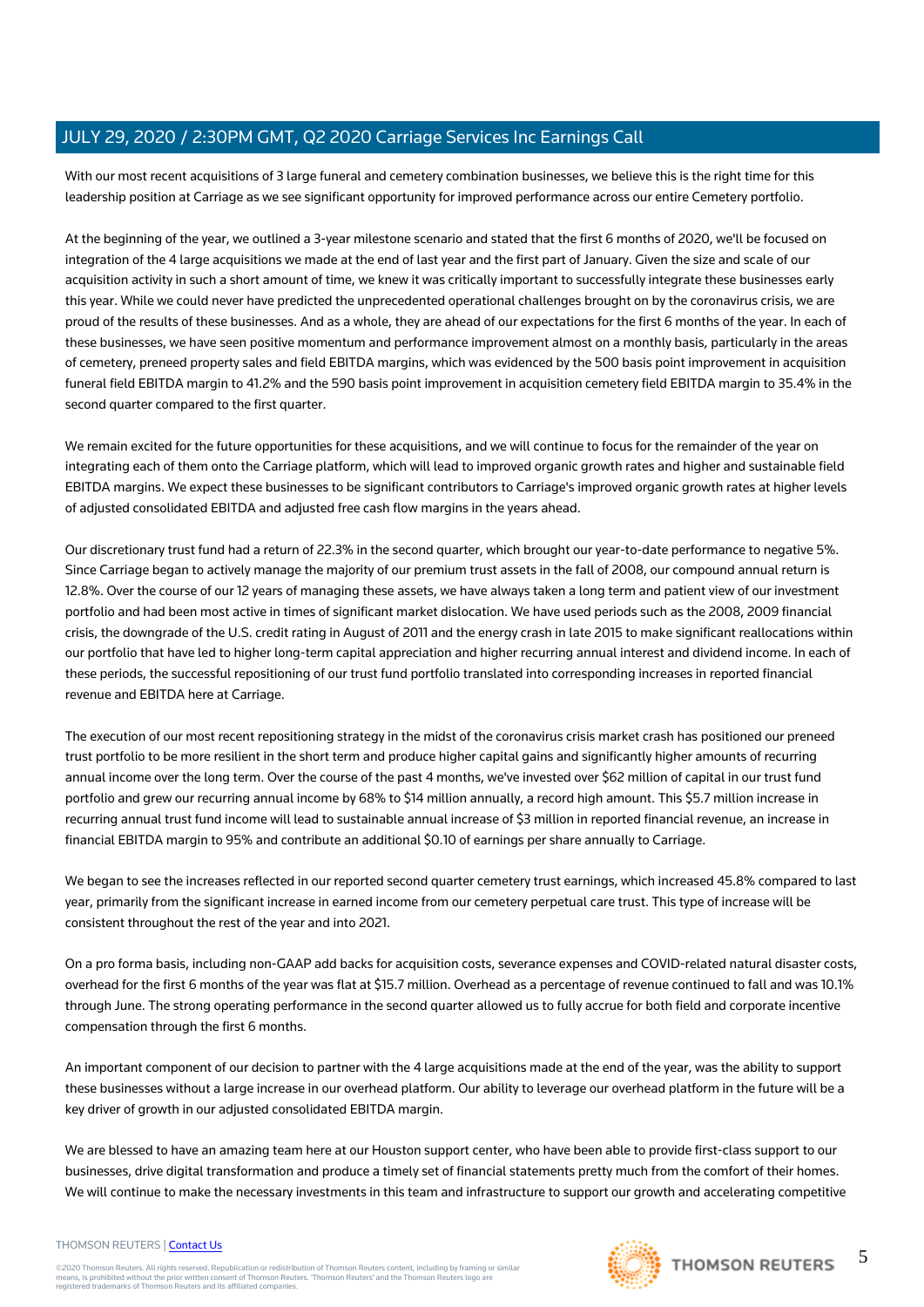advantage for many years to come.

Our strong operational performance in the second quarter translated into a 90.1% growth in adjusted free cash flow to a record of \$17.9 million, and adjusted free cash flow margin improved 920 basis points to 23.1% in the quarter. For the first 6 months, adjusted free cash flow grew 60% to 35 -- \$30.5 million, and adjusted free cash flow margin improved 580 basis points, 19.7%, both of which were also records. This exceptional free cash flow performance is indicative of our ability to generate high and sustainable amounts of recurring cash flow that provides Carriage with a significant amount of finance flexibility. We expect our free cash flow growth and expansion of our free cash flow margin to only accelerate once we execute a senior note refinancing transaction in the second quarter of next year, depending on market conditions. We are confident in our ability to execute this transaction, given the continued momentum in our operational performance over the next year, our rapidly improving credit profile, current credit market conditions and the trading performance of our current 6.625% senior notes since issuance.

We expect this refinancing to translate into a minimum of \$8 million annual cash interest savings to Carriage. Our strong free cash flow performance in the second quarter also allowed us to continue with our deleveraging program as we paid down a total of \$24.4 million of debt in the quarter, including cash we held on our balance sheet at the end of the first quarter.

Our total debt outstanding was \$508.5 million at the end of the quarter, and our total debt to pro forma adjusted consolidated EBITDA leverage ratio was approximately 5.5x. Current total debt outstanding is approximately \$498 million, which brings our pro forma leverage ratio closer to \$5.4 million as we sit here today. We will pay down debt at a faster pace over the second half of the year as we execute on our previously announced divestiture program. We expect to sell 14 to 16 businesses or properties for approximately \$15 million of proceeds. The bulk of these transactions will occur before year-end. We have already divested 3 businesses in the quarter and have purchase agreements or letters of intent on 4 additional properties that will close in the third quarter.

We have increased our adjusted free cash flow and adjusted free cash flow margin ranges in our updated 2020 post-COVID outlook to \$46 million to \$50 million and 14.7% to 15.7%, respectively. We expect debt to be approximately \$475 million, and our total debt to adjusted consolidated EBITDA ratio to fall below 5% by year-end. Over the next 12 months, we expect to generate over \$50 million in adjusted free cash flow and have our leverage ratio fall close to 4.5x by the end of June of next year.

We introduced our adjusted free cash flow margin metric in our previous release as we believe it is the most important metric to illustrate Carriage's transformation into a superior shareholder value creation platform. Over the course of the next 2.5 years, using 2019 as our base year, we expect adjusted free cash flow to grow by 71% and our adjusted free cash flow margin to increase by approximately 540 basis points. The growing amount of free cash flow and improved free cash flow margin will give us the necessary flexibility to allocate capital to grow the intrinsic value -- per share value of Carriage. Our focus over the next 12 months will be to continue to pay down debt and improve our credit profile ahead of the senior note refinancing next year.

We also continue to make select investments in high-return on invested capital internal growth projects, primarily focused on cemetery inventory development and funeral home remodels. Given our improved free cash flow performance in the second quarter, we expect to spend \$13 million to \$14 million in capital expenditures this year, split evenly between maintenance and growth, which will be slightly higher than our previous expectation.

Additionally, this high amount of free cash flow, coupled with our lowest cost of capital balance sheet post the refinancing transaction will provide Carriage the maximum amount of financial flexibility and allow us to pursue additional value creation, capital allocation opportunities. The acquisition landscape remains highly favorable to Carriage, and once this period of uncertainty caused by the coronavirus crisis is over, we will believe there will be a number of owners of high-quality funeral homes and cemeteries that will be looking to find the right succession planning solution for their local business.

The additional financial flexibility will also allow us to resume making opportunistic share repurchases should our shares continue to trade at what we believe is currently a significant discount to their intrinsic value. We are also pleased to announce the decision by our Board of Directors to increase our annual dividend by \$0.05 to \$0.35, beginning with the next payment in September. We will continue to have a strong and growing dividend as part of our shareholder value creation, capital allocation strategy.

#### THOMSON REUTERS | [Contact Us](https://my.thomsonreuters.com/ContactUsNew)

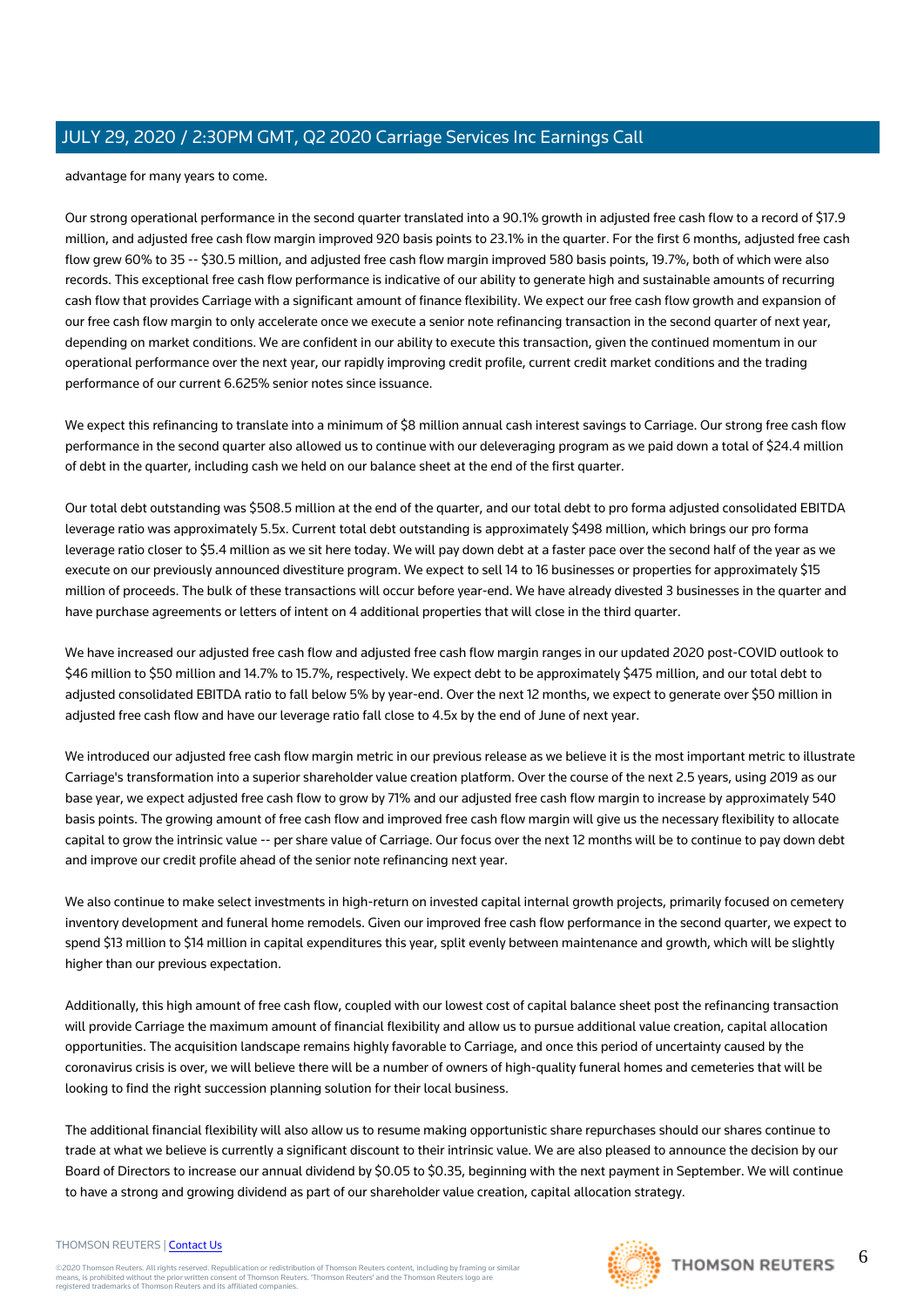In our press release, we provided an updated 3-year milestone scenario and introduced an updated rolling 4-quarter outlook. Based on our strong performance in the second quarter and expectations for continued high performance for the rest of the year, we increase our 2020 post-COVID outlook to \$91 million to \$95 million of adjusted consolidated EBITDA, 30% to 31% of adjusted consolidated EBITDA margin, \$1.50 to \$1.60 in adjusted diluted earnings per share, and \$46 million to \$50 million of adjusted free cash flow.

We expect to reach the important milestone of 30% adjusted consolidated EBITDA margin here in 2020, which would be a record for Carriage and a threshold that has never been achieved by another publicly traded death care consolidator. The increases in ranges for our 2021 and 2022 roughly right outlooks are entirely due to the increased amount of recurring cemetery perpetual care income that will drive higher financial revenue and EBITDA over those years.

We have reintroduced our rolling 4-quarter outlook as it syncs perfectly with our goal over the next year to show the true earnings power of Carriage for a full 4 quarters and improve our credit profile, leading up to an expected senior note refinancing transaction next June. Over the next 12 months, we expect total revenue between \$312 million and \$320 million, adjusted consolidated EBITDA of \$95 million to \$100 million, adjusted consolidated EBITDA margin sustainably between 30% and 31%, adjusted diluted EPS of \$1.65 to \$1.75, adjusted free cash flow growing to \$50 million to \$54 million, adjusted free cash flow margin continuing to expand to between 15.8% and 16.8%, and total debt-to-EBITDA leverage ratio falling close to 4.5x.

As a reminder, none of these outlooks include any acquisition activity. We firmly believe all of these milestone ranges are achievable over the next 2 to 3 years as we control our own high-performance destiny.

Our second quarter performance was nothing short of amazing and was entirely driven by the execution of our managing partners and their teams. We believe the success of Carriage is predicated on strong local leadership empowered to make the best decisions for their business. Our belief has vindicated by the extraordinary results our teams produced in the second quarter. The transformative high performance, Good to Great flywheel effect is in full motion here at Carriage, and we look forward to reporting our progress to you going forward.

And finally, I'll leave you with this. Our amazing teams across the country care for families are dealing with the most tragic effects of coronavirus. So when it comes to COVID, I encourage you to stay vigilant, stay healthy, practice social distancing and wash your hands. And with that, I'll open up for questions.

#### **QUESTIONS AND ANSWERS**

#### **Operator**

(Operator Instructions) Your first question comes from the line of Alex Paris from Barrington Research.

**Alexander Peter Paris Barrington Research Associates, Inc., Research Division - Director of Research and Education & Business Services Analyst**

Congratulations on the Q2 beat and raise, what a difference 3 months makes.

#### **Carl Benjamin Brink Carriage Services, Inc. - CFO, Senior VP & Treasurer**

Thank you, Alex. It's a big difference.

#### **Alexander Peter Paris Barrington Research Associates, Inc., Research Division - Director of Research and Education & Business Services Analyst**

Yes. I want to dive a little deeper into the 2 metrics that have seemed to be most influenced by COVID recently, funeral averages and preneed cemetery sales. There's a lot of information in your prepared comments. But I believe you said funeral averages on a same-store basis were down 7% in the quarter, improved throughout the quarter, but were still down 4% to 5% in July. Is that -- did I hear that correctly?



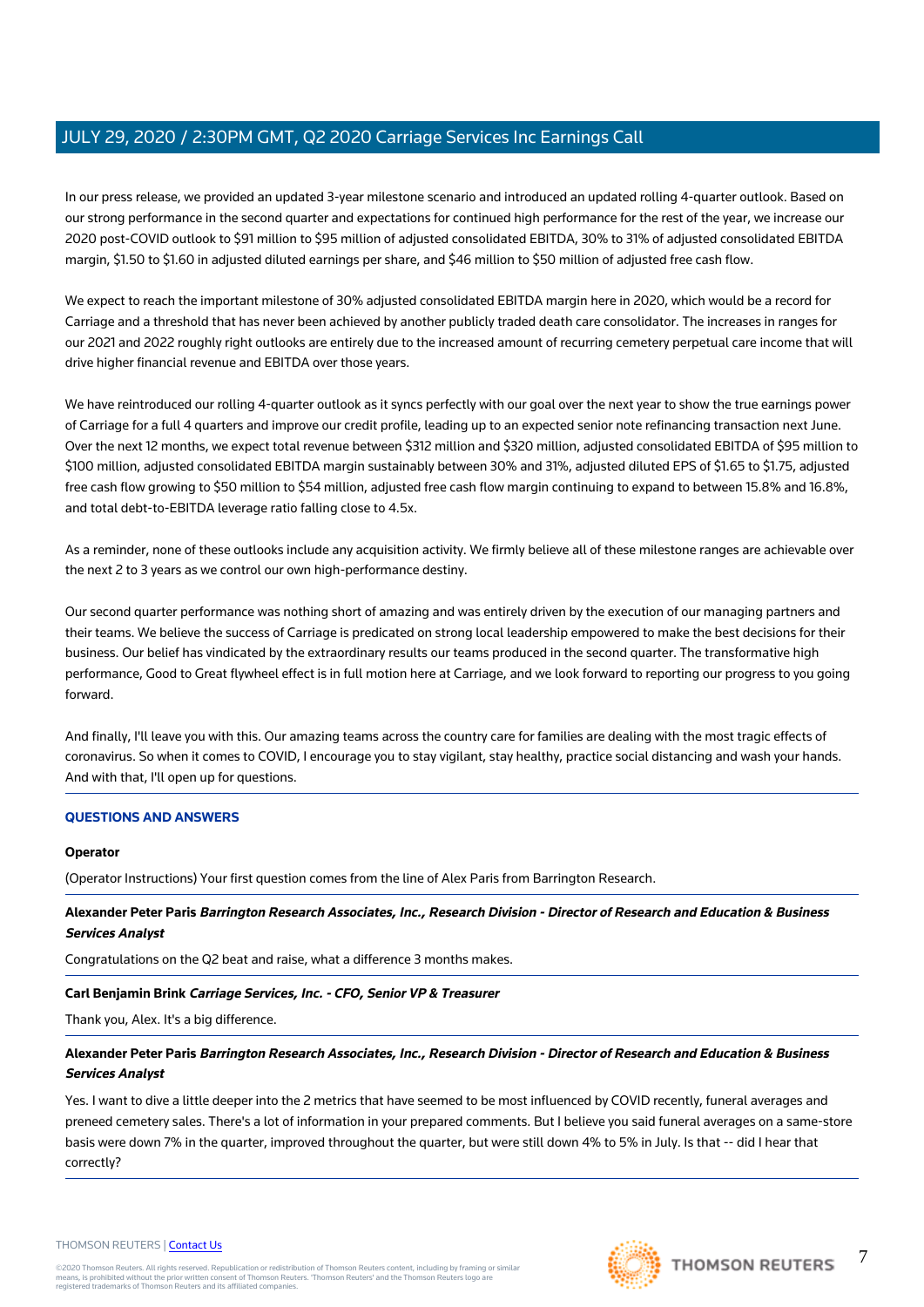#### **Carl Benjamin Brink Carriage Services, Inc. - CFO, Senior VP & Treasurer**

Yes, Alex, that was correct.

#### **Alexander Peter Paris Barrington Research Associates, Inc., Research Division - Director of Research and Education & Business Services Analyst**

Okay. Good. The -- and I'm wondering what impact COVID had on that. And maybe it starts with COVID volumes. Have you disclosed or will you disclose orders of magnitude? How many COVID cases you handled at Carriage services? And what their -- it sounds like their choice of disposition was direct cremation. Obviously, that in and of itself would have an impact on averages. But maybe a little bit more color there, please.

#### **Carl Benjamin Brink Carriage Services, Inc. - CFO, Senior VP & Treasurer**

Yes. No. So Alex, I would definitely say the volume increases we saw early in the quarter were really primarily related to the increase in deaths from COVID. Like I said, in the hotspots and the Northeast, New Orleans, a lot of that increase in April and in the early part of May was due to those COVID-related deaths. While we track that number, we don't feel it's appropriate to release the exact number of that -of COVID families we've served. As we went into May, into June, we continued to see that high level of volume increase, contracts volume increase in our same-store portfolio. And like I said, that was really driven by local market share gains that we believe we've been gaining over these past couple of years.

#### **Melvin C. Payne Carriage Services, Inc. - Founder, Executive Chairman & CEO**

Alex, It's Mel. We did all kinds of breakdowns of the portfolio. We had 22 businesses and hotspots. Those were in the 5 states; Massachusetts, Connecticut, New Jersey, New York and Pennsylvania. And they had a big quarter starting in April, that's 22 businesses. But if you looked at how much revenue those businesses increased as a group, it was very substantial. And they brought 107% of the additional revenue, mostly -- well, all from additional volume because their averages were down over 1,000 on average per funeral. They brought all the additional revenue, 107% to field EBITDA. So their margins went way up like 1,000 points. But then we had a large group of nonhotspots that had volume increases and their averages were down, but down maybe 20% of the COVID places. And they brought 117% of the additional revenue into field EBITDA. And we saw other businesses, large groups that didn't have revenue increases from volumes, and some of them had revenue declines. It's just a natural thing for a large portfolio. Some places were slow. But we had the expense management. And so they -- we actually had a group that had revenue decline of meaningful amount, and they increased their margin 500 basis points. So what we saw was very broad improvement. And we did see normalization in the total average, up close to 98%, 99% at one point. But then COVID is spreading to Texas and other places and other restrictions, and so now the average is back down as a group. But we don't expect the outcome to be any different. We see broad performance and lots of feedback across the portfolio from our managing partners, our directors of support, that this is a different kind of company than it was 18 months ago, 21 months ago. And that COVID is not the reason we are outperforming, it's all these other things. And we're outperforming in spite of COVID, is the best way I could describe it.

#### **Alexander Peter Paris Barrington Research Associates, Inc., Research Division - Director of Research and Education & Business Services Analyst**

That's awesome. So just to be clear, you said you were back up to 98% or 99%, said another way, your funeral averages were down 1% to 2%. But because of resurgence in some of these states in the month of July, it was down 4% to 5%.

#### **Melvin C. Payne Carriage Services, Inc. - Founder, Executive Chairman & CEO**

Yes, it's gone back down, but we don't expect the outcomes to be any different. We're seeing volume increases broadly, and we don't think it's a -- we know it's not all COVID related. We've done a lot of things here to improve our competitive position. And our people realize -- these standards drive behavior and incentives and disincentives drive behavior. And over the last 21 months, we've got a lot of great behaviors in place compared to what we had at that time. And so when you get a lot of great who's in place with the right incentives and right disincentives, good things happen.

#### THOMSON REUTERS | [Contact Us](https://my.thomsonreuters.com/ContactUsNew)

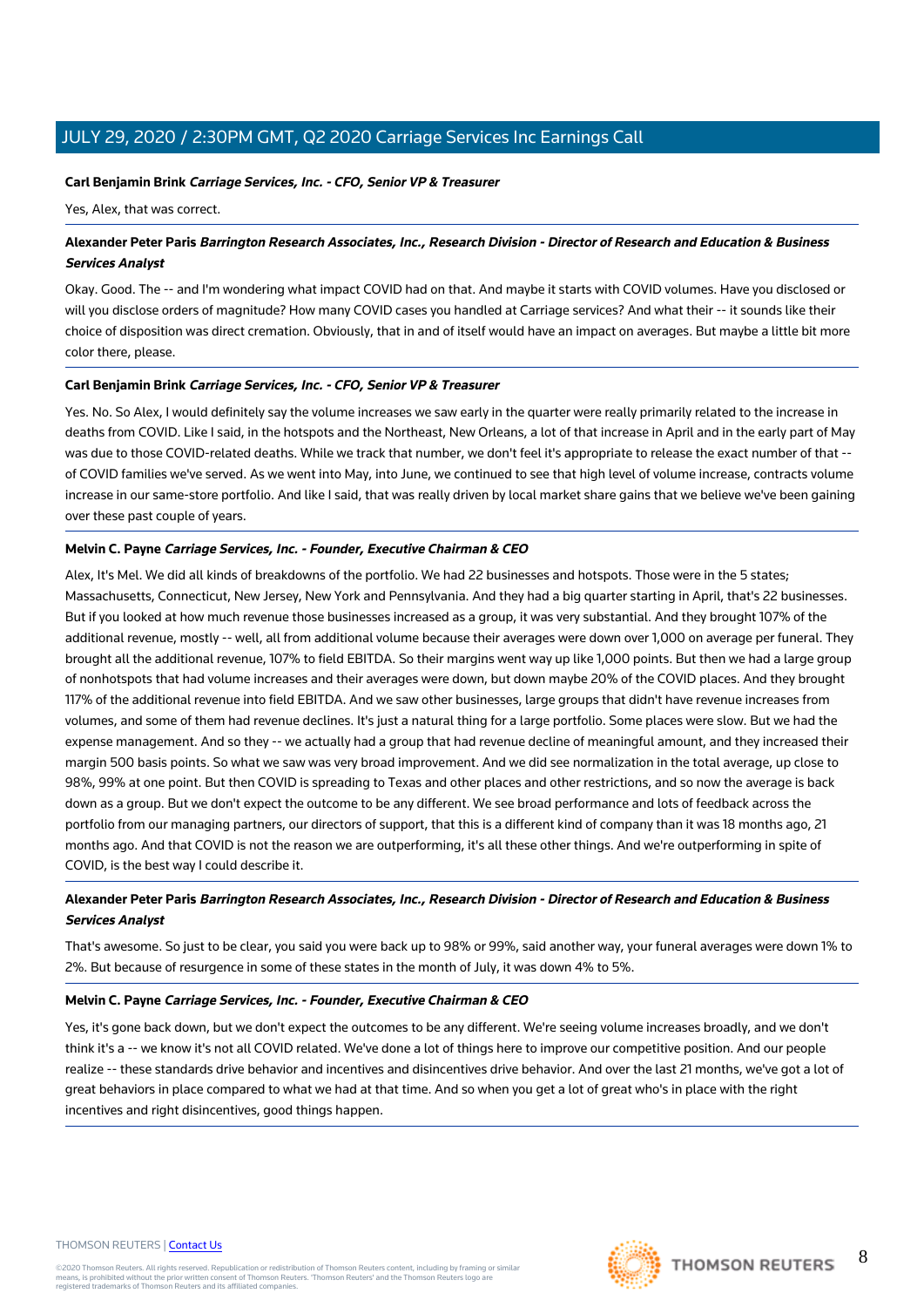#### **Alexander Peter Paris Barrington Research Associates, Inc., Research Division - Director of Research and Education & Business Services Analyst**

And then I would assume in March, were all taken by surprise by COVID. Here in June and July, early July, the resurgence of COVID in some of these states is not new to the funeral directors, and they're a little bit better prepared for it. So I would think intuitively that they should be able to weather that storm of increased social gathering restrictions better this time than even last time and last time worked out pretty well.

#### **Melvin C. Payne Carriage Services, Inc. - Founder, Executive Chairman & CEO**

You hit the nail on the head. We had a conference call with the Standards Council on Monday to go over the press release because there's a whole page dedicated to them. And we have 4 or 5 in California then -- 4 in California. Of course, they were the first ones to deal with this. I think we've got 3 in Northern California, 1 in Southern California. And this is exactly what they said. You could have been articulating their firm conviction that, look, we've been here before. We learned a lot. Now we're more prepared than ever. Let's go back to Work and get it done. And so I think you'll find that same attitude throughout our portfolio.

#### **Alexander Peter Paris Barrington Research Associates, Inc., Research Division - Director of Research and Education & Business Services Analyst**

That's great. All right. So that helps me with regard to funeral averages. Same-store Cemetery was down 12%, same-store field EBITDA in Cemetery was down 24%. Now just to be clear, did you say June -- same-store revenues in June, same-store field EBITDA was up year-over-year?

#### **Carl Benjamin Brink Carriage Services, Inc. - CFO, Senior VP & Treasurer**

Yes. So Alex, all the decline really happened in April.

#### **Melvin C. Payne Carriage Services, Inc. - Founder, Executive Chairman & CEO**

April.

#### **Carl Benjamin Brink Carriage Services, Inc. - CFO, Senior VP & Treasurer**

We saw performance really come back strong in May. It was about even where we were in last year. And then June, we're up about \$0.5 million in revenue and EBITDA in our same-store cemeteries.

#### **Melvin C. Payne Carriage Services, Inc. - Founder, Executive Chairman & CEO**

So I'm looking at it here, Alex. In April, we were down \$2.1 million same-store revenue in the Cemetery. And in May, we were just up a little bit. Just call it flat. And then in June, we were ahead \$600,000. So -- and that's the trend we see.

#### **Alexander Peter Paris Barrington Research Associates, Inc., Research Division - Director of Research and Education & Business Services Analyst**

Got you. So that (inaudible)

#### **Melvin C. Payne Carriage Services, Inc. - Founder, Executive Chairman & CEO**

When Carlos gets here, that trend will become our big time friend.

#### **Alexander Peter Paris Barrington Research Associates, Inc., Research Division - Director of Research and Education & Business Services Analyst**

Yes, absolutely. Carlos Quezada has an impressive background, having been most recently at Service Corp. in this area, in the Cemetery area.

#### **Melvin C. Payne Carriage Services, Inc. - Founder, Executive Chairman & CEO**

He's got a very impressive background. And when you meet him and talk to him, you'll see why he's going to be a perfect fit here. And while we are all excited about it, every single one of us.



©2020 Thomson Reuters. All rights reserved. Republication or redistribution of Thomson Reuters content, including by framing or similar<br>means, is prohibited without the prior written consent of Thomson Reuters. 'Thomson Re



 $\overline{Q}$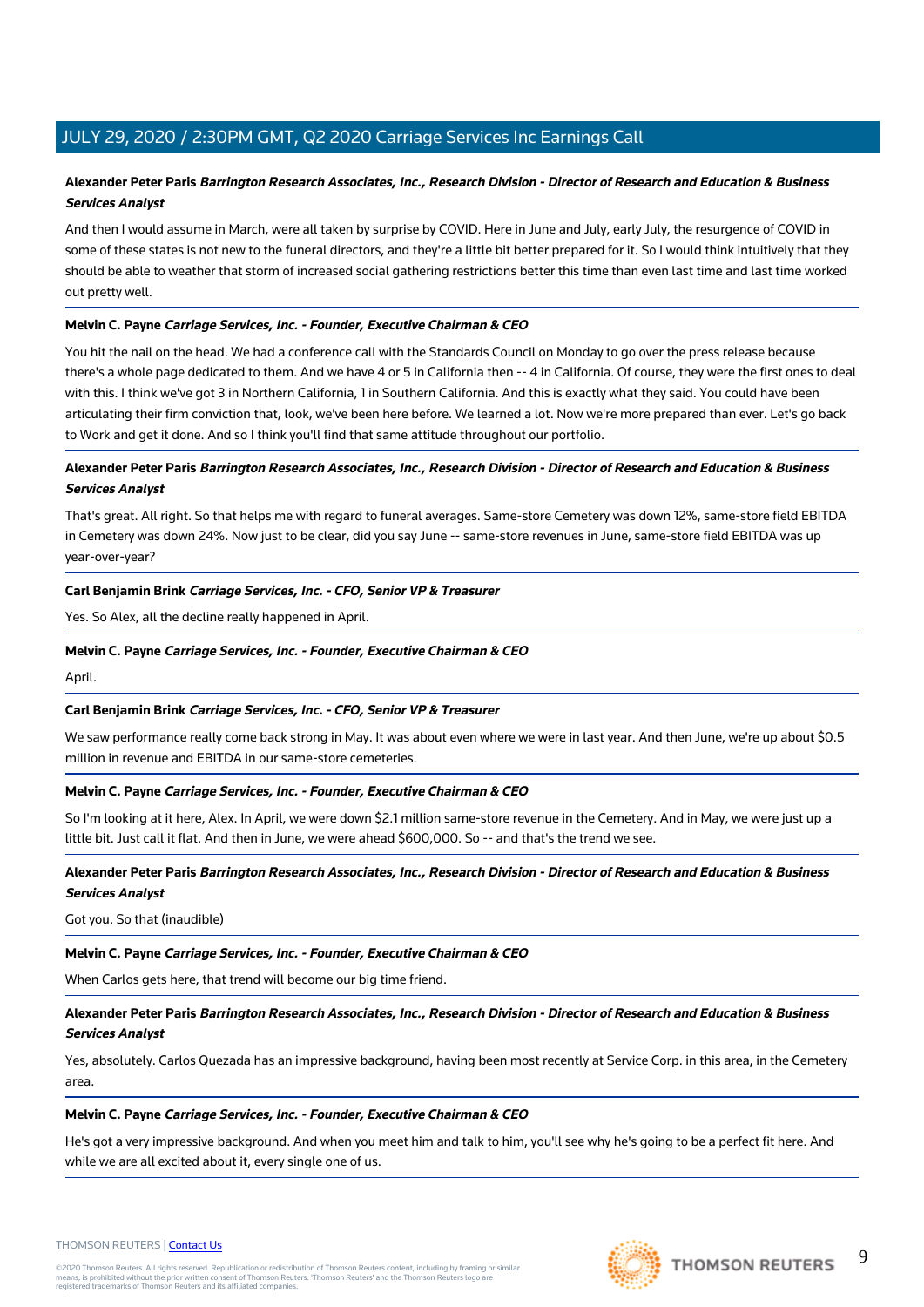#### **Alexander Peter Paris Barrington Research Associates, Inc., Research Division - Director of Research and Education & Business Services Analyst**

Great. I look forward to it. And then within Cemetery, preneed Cemetery sales, obviously impacted by potential customers' inability to come out to the cemeteries. And this was exacerbated by a really, really tough comp against the Ching Ming holiday last year, is that right?

#### **Melvin C. Payne Carriage Services, Inc. - Founder, Executive Chairman & CEO**

Yes.

#### **Alexander Peter Paris Barrington Research Associates, Inc., Research Division - Director of Research and Education & Business Services Analyst**

And has that been improving in May and June and July?

#### **Melvin C. Payne Carriage Services, Inc. - Founder, Executive Chairman & CEO**

Yes. That's what I was coming on. In April, we were \$2.1 million in the hole. May was about flat, same-store Cemetery revenue. And then June, we're actually up \$600,000, which is 15%. So we don't expect to go back to an April deficit. We expect to dig out of the hole and get ahead by the end of the year, like a lot.

You want to find these little thinkers around here right now.

#### **Alexander Peter Paris Barrington Research Associates, Inc., Research Division - Director of Research and Education & Business Services Analyst**

All right. And then a couple of my questions were answered in the overview comments. I just -- I got one little bookkeeping sort of question for Ben. Does you roughly right range for 2020 with regard to the GAAP numbers that are in the back of the press release, pretax income, net income, tax expense, include or exclude that \$14.7 million impairment on goodwill in the first quarter and its corresponding impact on tax expense in the first quarter, which was actually a tax credit in the first quarter?

#### **Carl Benjamin Brink Carriage Services, Inc. - CFO, Senior VP & Treasurer**

I have multiple people motioning and yell at me. It's -- Alex, I'll follow with you on that question.

#### **Melvin C. Payne Carriage Services, Inc. - Founder, Executive Chairman & CEO**

If you want to know more about technical accounting, you should call me. I'm just kidding.

#### **Alexander Peter Paris Barrington Research Associates, Inc., Research Division - Director of Research and Education & Business Services Analyst**

Congratulations on the quarter and the guidance raise.

#### **Operator**

(Operator Instructions) Your next question comes from the line of Chris McGinnis from Sidoti & Company.

#### **Christopher Paul McGinnis Sidoti & Company, LLC - Special Situations Equity Analyst**

Great results, so congrats on that. Can you maybe just talk -- some of the questions, it was just ask, you mentioned the market share gains that you're seeing and that's really kind of driving some changes fundamentally. Can you talk about what maybe the changes in those markets that you made around the ability to drive that market -- those market share gains?

#### **Carl Benjamin Brink Carriage Services, Inc. - CFO, Senior VP & Treasurer**

Okay. Yes. I think, Chris, really pointing back to the changes we made, the update we made to the Standards Operating Model in late 2018 and implemented at the beginning of '19 to focus on 3-year compound average revenue growth, eliminating a very rigid standard of average revenue per contract there in 2019, allow people the freedom and the flexibility to continue to grow their local market share. And again, talking about change -- a long-term change in behaviors that we have witnessed in Carriage that's certainly one of them.

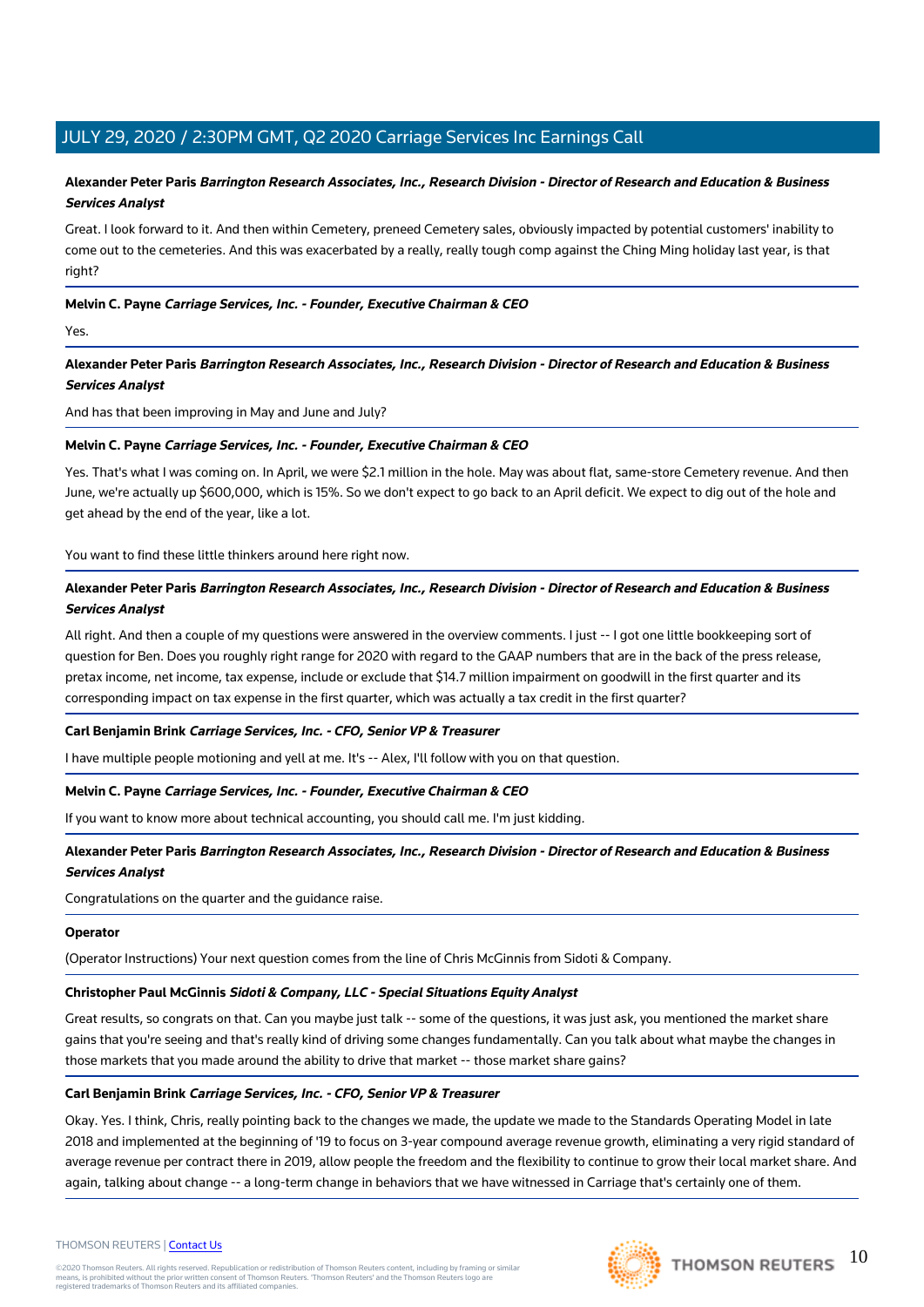#### **Melvin C. Payne Carriage Services, Inc. - Founder, Executive Chairman & CEO**

So Chris, Mel, yes, I mean, you'd have to go back and read the '18 shareholder letter, that talks about the diagnosis of all the low performance and the declining trends and what were some of the obstacles and how the Standards Council -- we went through an updating and rebooting of all the standards. And what we did was we eliminated a standard, called average revenue per contract, that was causing a lot of our funeral homes and managing partners to not seek or even to take lower average business like cremations, where they at least had an opportunity to turn it into something better. So they were not -- they were leaving a lot of market share in the market. When we eliminated that, and then we changed the incentives earlier this year about the margin and then in the meantime, we've made a lot of changes in the managed partner ranks over the last 21 months as well as the directors of support who support them. So you had a lot of talent come into this company that are high performance and a lot of changes in incentives and performance standards. And when you combine all that, we got a lot of entrepreneurs out there, figuring out what to do. So we don't have to go figure out it what to do. Because when we figure it out, you don't get buy-in and you don't get the results that you're seeing right now.

#### **Christopher Paul McGinnis Sidoti & Company, LLC - Special Situations Equity Analyst**

Sure. Sure. Okay. No, that makes a lot of sense. And I do remember the '18 letter because that's when my daughter was born. I think it was the same week. So...

#### **Melvin C. Payne Carriage Services, Inc. - Founder, Executive Chairman & CEO**

Yes, I mean, this is not -- this didn't happen overnight. And we got an incredible group of talented entrepreneurial people in charge of these businesses. And I think probably Wall Street doesn't have a great understanding of just how entrepreneurial this business can be at the local level. And they're coming up with ideas of how to grow market share that we couldn't dream up in 1 million years. I mean we just recently -- I heard about 1 business up in Kentucky, blew away their community because the family, now who died, his favorite holiday was Christmas. So they had Christmas in June. Whole place was decorated with Christmas decorations, blew away the community. Well, you can't come up with ideas like this up here at Pentagon and push it down. But when they come up with ideas like that, word gets around.

#### **Christopher Paul McGinnis Sidoti & Company, LLC - Special Situations Equity Analyst**

Sure. And I guess in the same vein, just on the expense side, obviously, very helpful driving the margin improvement. Can you just talk about maybe some of the things that they are -- where they're saving the money at the local level to drive that?

#### **Melvin C. Payne Carriage Services, Inc. - Founder, Executive Chairman & CEO**

So here's what we've noticed, we've noticed -- I mean, we had -- the business is a very social people business in the local communities. And for that reason, you have a lot of older people, maybe retired police chief or school principal as part timers. And a lot of these mandated restrictions did not allow people over 65 because they were in vulnerable groups, for example, California. And so they were mandated not to work. And so a lot of our people were able to get the service done beyond expectations without the same amount of SMB. And also our directors of support, we're able to support our analytical group without travel and entertainment. So you had a lot of performance happening without the same degree of cost. And we believe that, that will lead to -- plus you had all the focus on cost management. We believe that will lead to a higher level of total portfolio margin performance in the future.

#### **Christopher Paul McGinnis Sidoti & Company, LLC - Special Situations Equity Analyst**

Okay. And I guess, as those restrictions ease, not everything is going to be brought back online is what, I guess, is kind of what to expect.

#### **Melvin C. Payne Carriage Services, Inc. - Founder, Executive Chairman & CEO**

Look, when your managing partner owns the business and they see what they can do, they're going to do what's best for the business.

#### **Christopher Paul McGinnis Sidoti & Company, LLC - Special Situations Equity Analyst**

Sure. Sure. And then just one last question around the acquisition and improvement in EBITDA there. And I think you said it was ahead of your expectations. What's driving the performance of those acquired assets? And maybe performing as well as they are. Just -- has something changed under your kind of guidance with them?

#### THOMSON REUTERS | [Contact Us](https://my.thomsonreuters.com/ContactUsNew)

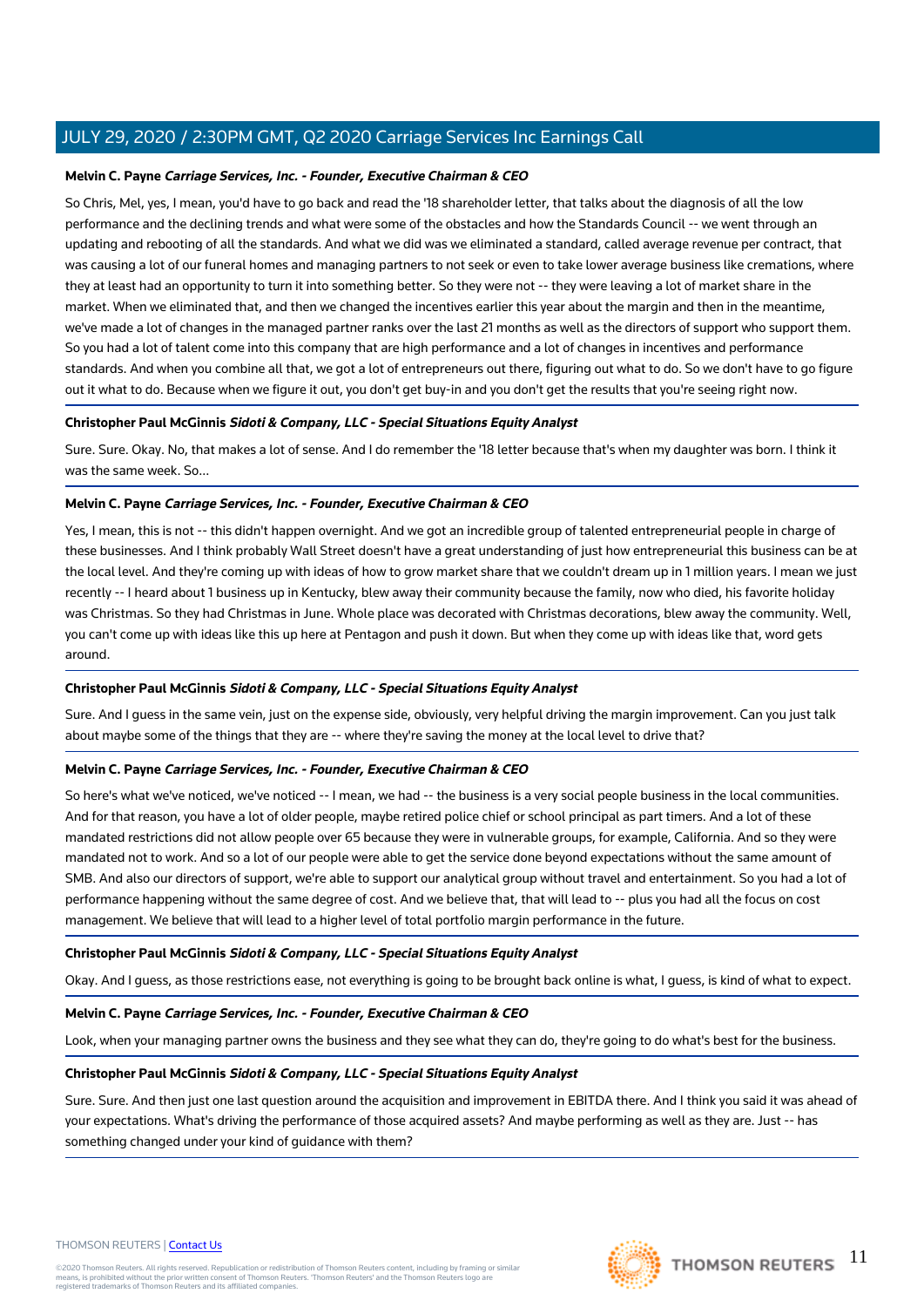#### **Melvin C. Payne Carriage Services, Inc. - Founder, Executive Chairman & CEO**

About everything changes. We take a great family franchise, and we put our framework on it and support and a lot of things change. And what doesn't change is the local people. But the performance, I mean, we have all these support services. We heard from every single business. They don't know how they would have endured this crisis without being part of Carriage. And so being part of us turned out to be a blessing. And I've heard that over and over from the former owners, from the managing partners. This has been a blessing for them. And at the same time, they're turning into great partners. They want to contribute. They see what the standards are, and they don't want to be a weak partner. They want to be a strong partner. So it's a win-win.

#### **Carl Benjamin Brink Carriage Services, Inc. - CFO, Senior VP & Treasurer**

And Chris, I'll -- my follow-up is, when we talk about these acquisitions because they all have been one of kind of 4 combined, but really, Fairfax stands out in the size and the scale of that business, and you're starting -- we're starting to see end of the first quarter and here into the second quarter, really starting to see the emergence of the earning power of that business, and that has a real big effect on the margins in our acquisition portfolio.

#### **Melvin C. Payne Carriage Services, Inc. - Founder, Executive Chairman & CEO**

Yes, Rest Heaven in Dallas area is really kicking in, Lombardo in Buffalo is kicking in. The one that's been the slowest is the one we expected to be because of all the restrictions in Northern California, but it will come around as well.

#### **Christopher Paul McGinnis Sidoti & Company, LLC - Special Situations Equity Analyst**

Great. And I guess, just given the increased cash generation, the ability to kind of reduce your leverage, I know it's early still, but just expectations about maybe when you would step back in the market on the M&A side again?

#### **Carl Benjamin Brink Carriage Services, Inc. - CFO, Senior VP & Treasurer**

I think it's very important, Chris, that you do what you say you're going to do. We're going to delever. Next year, we're going to pay our debt down fast. And that's what we said we were going to do. And so as we pay it down and refinance, we will have moderate leverage. I have no problem maintaining moderate leverage. But I don't really see us being back in the market before we do what we said we're going to do.

#### **Operator**

Presenters, I am showing no further questions at this time. I would now like to turn the conference back to Mel Payne.

#### **Melvin C. Payne Carriage Services, Inc. - Founder, Executive Chairman & CEO**

Thank you very much. There's one last piece of business I would like to attend to. We want to wish our very best to Bill Goetz. He was here 6 months. He made a difference. He made a lot of friends. He's a great guy. He was the first one to reach out to me yesterday by text to congratulate me and Carriage on our quarter. And I really appreciated that, and I texted him back, "Bill, whatever you do, don't sell your Carriage shares." He texted me back, "Don't worry, Mel, I won't."

With that, we'll let it go and look forward to reporting our third quarter. Thank you.

#### **DISCLAIMER**

Thomson Reuters reserves the right to make changes to documents, content, or other information on this web site without obligation to notify any person of such changes.

In the conference calls upon which Event Briefs are based, companies may make projections or other forward-looking statements regarding a variety of items. Such forward-looking statements are based upon current expectations and involve risks and uncertainties. Actual results may differ materially from those stated in any forward-looking statement based on a number of important factors and risks,<br>which are more specif reasonable, any of the assumptions could prove inaccurate or incorrect and, therefore, there can be no assurance that the results contemplated in the forward-looking statements will be realized.

THE INFORMATION CONTAINED IN EVENT BRIEFS REFLECTS THOMSON REUTERS'S SUBJECTIVE CONDENSED PARAPHRASE OF THE APPLICABLE COMPANY'S CONFERENCE CALL AND THERE MAY BE MATERIAL ERRORS, OMISSIONS, OR INACCURACIES IN THE REPORTING OF THE SUBSTANCE OF THE CONFERENCE CALLS. IN NO WAY DOES THOMSON REUTERS OR THE APPLICABLE COMPANY ASSUME ANY RESPONSIBILITY FOR ANY INVESTMENT OR OTHER DECISIONS MADE BASED UPON THE INFORMATION PROVIDED ON THIS WEB SITE OR IN ANY EVENT BRIEF. USERS ARE<br>ADVISED TO REVIEW THE APPLICABLE COMPANY'S CONFERENCE CALL